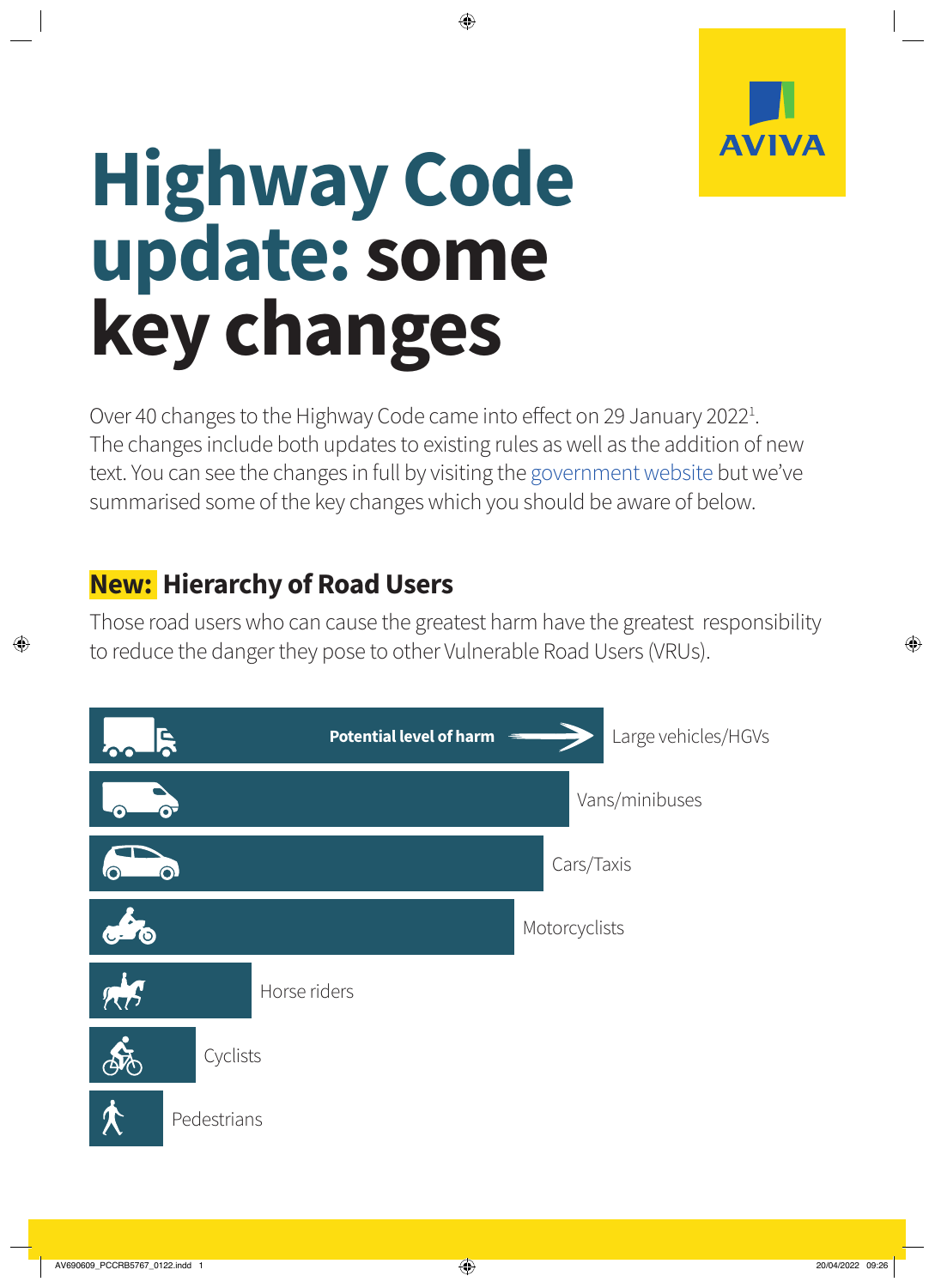## **New: Priority for pedestrians at junctions**

When turning into or out of a junction, give way to pedestrians crossing or waiting to cross the road.



#### **New: You should not cut across cyclists going ahead when turning into or out of a junction or changing direction or lane**

Don't turn at a junction if doing so would cause a cyclist, who's travelling straight ahead, to stop or swerve.

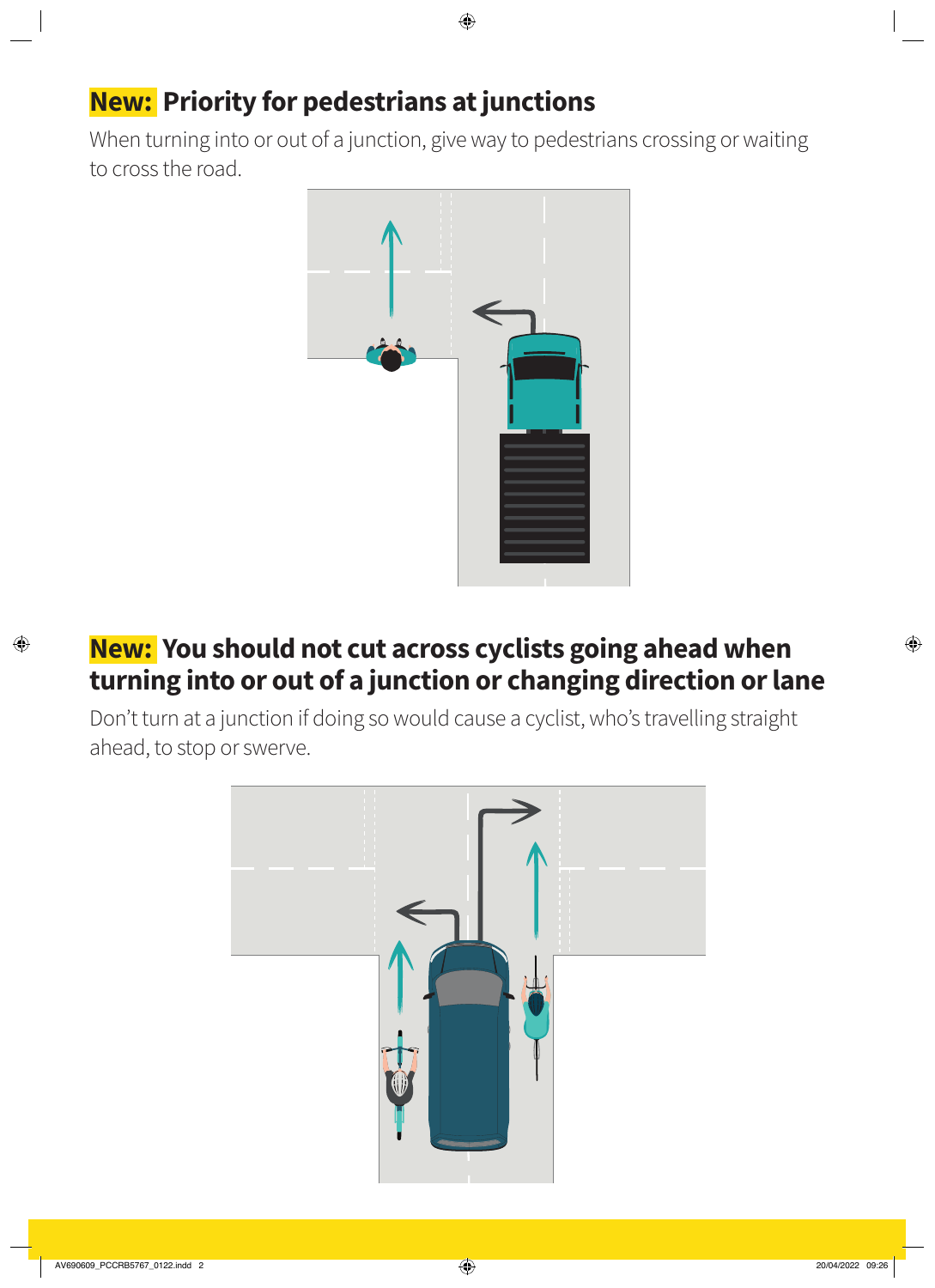## **New: Give way to cyclists and pedestrians**

In slow moving traffic you should allow cyclists and pedestrians to cross in front of you.



## **New: Give VRUs as much room as you would a car when overtaking**

As a guide, you should: